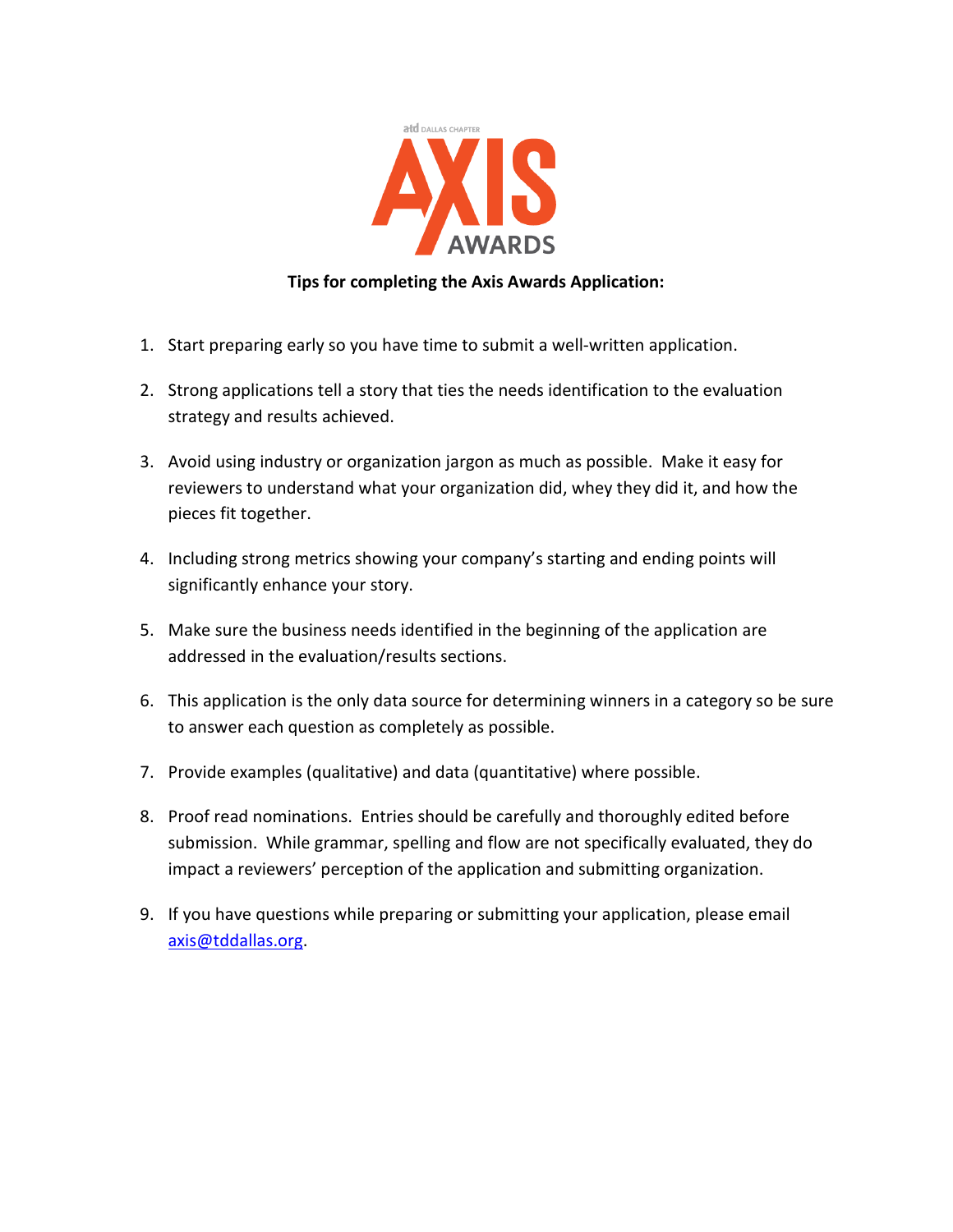# **Award Categories**

Each category may have up to two award winners, and there will be one overall 'Best of Show' winner.

#### **Talent Management**

- **Career and Leadership Development**: a systematic approach to creating a culture of career development through understanding of the existing and future skillset and capability requirements of an organization and process to meet the same.
- **Coaching**: applying a systematic approach to improve others' ability to set goals, take action and maximize strengths.

## **Organizational Development**

- **Performance Improvement:** applying a systematic approach for analyzing human performance gaps and closing them.
- **Change Management:** applying a systematic approach to shift individuals, teams and organizations from a current state to a desired state.
- **Culture Awareness and Inclusion:** creating a workplace environment that is effective at both - conveying respect for different perspectives, backgrounds, customs, abilities, and behavior norms, and as well as ensuring all employees are respected and involved by leveraging their capabilities, insights, and ideas.

#### **Learning Solutions**

- **Technology Application:** identifying, selecting, and implementing the right learning and talent technologies that serve the best interests of the organization and its people by supporting organization's disruption agenda by use of technology.
- **Learning and Development Design and Delivery:** designing and delivering formal and informal learning solutions, including technical, regulatory, functional, soft skills etc., using a variety of methods so the training is engaging, innovative and effective.
- **Knowledge Management:** capturing, distributing and archiving intellectual capital to encourage knowledge-sharing and collaboration.
- **Data and Analytics:** a systemic approach to collect, analyze and use large data to define and/or design learning interventions.

## **Managing Learning Programs and Teams**

 **Talent Strategy and Management:** a systemic approach to integrating talent development initiatives to various components of talent strategy and management like